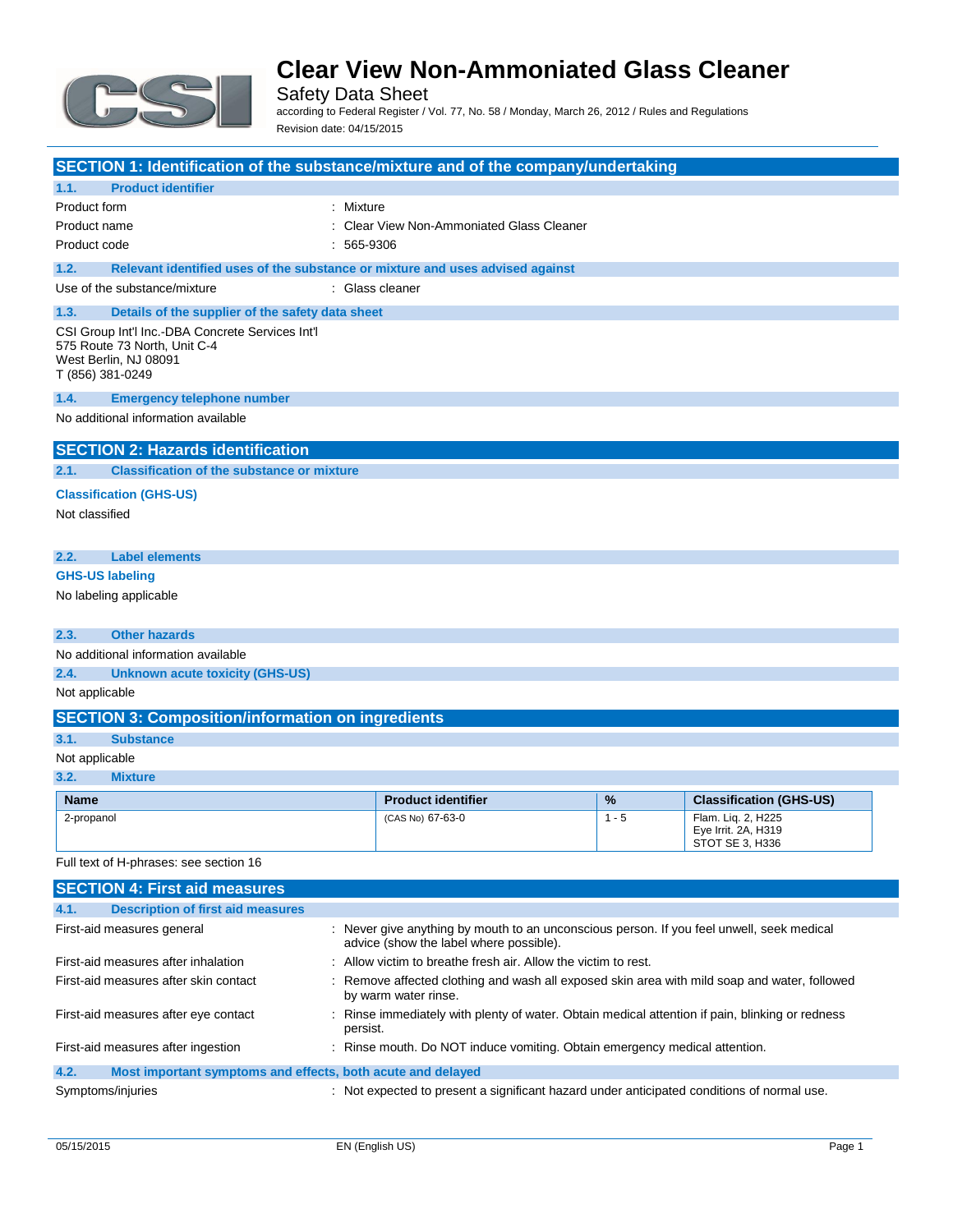Safety Data Sheet

according to Federal Register / Vol. 77, No. 58 / Monday, March 26, 2012 / Rules and Regulations

| 4.3.<br>Indication of any immediate medical attention and special treatment needed<br>No additional information available                                                                                                            |                                                                     |                                                                                                                                                                                                      |  |
|--------------------------------------------------------------------------------------------------------------------------------------------------------------------------------------------------------------------------------------|---------------------------------------------------------------------|------------------------------------------------------------------------------------------------------------------------------------------------------------------------------------------------------|--|
| <b>SECTION 5: Firefighting measures</b>                                                                                                                                                                                              |                                                                     |                                                                                                                                                                                                      |  |
| 5.1.<br><b>Extinguishing media</b>                                                                                                                                                                                                   |                                                                     |                                                                                                                                                                                                      |  |
| Suitable extinguishing media                                                                                                                                                                                                         |                                                                     | : Foam. Dry powder. Carbon dioxide. Water spray. Sand.                                                                                                                                               |  |
| Unsuitable extinguishing media                                                                                                                                                                                                       |                                                                     | Do not use a heavy water stream.                                                                                                                                                                     |  |
| 5.2.                                                                                                                                                                                                                                 | Special hazards arising from the substance or mixture               |                                                                                                                                                                                                      |  |
| No additional information available                                                                                                                                                                                                  |                                                                     |                                                                                                                                                                                                      |  |
| 5.3.<br><b>Advice for firefighters</b>                                                                                                                                                                                               |                                                                     |                                                                                                                                                                                                      |  |
| Firefighting instructions                                                                                                                                                                                                            |                                                                     | : Use water spray or fog for cooling exposed containers. Exercise caution when fighting any<br>chemical fire. Prevent fire-fighting water from entering environment.                                 |  |
| Protection during firefighting                                                                                                                                                                                                       |                                                                     | : Do not enter fire area without proper protective equipment, including respiratory protection.                                                                                                      |  |
| <b>SECTION 6: Accidental release measures</b>                                                                                                                                                                                        |                                                                     |                                                                                                                                                                                                      |  |
| 6.1.                                                                                                                                                                                                                                 | Personal precautions, protective equipment and emergency procedures |                                                                                                                                                                                                      |  |
| 6.1.1.<br>For non-emergency personnel                                                                                                                                                                                                |                                                                     |                                                                                                                                                                                                      |  |
| Emergency procedures                                                                                                                                                                                                                 |                                                                     | : Evacuate unnecessary personnel.                                                                                                                                                                    |  |
| 6.1.2.<br>For emergency responders                                                                                                                                                                                                   |                                                                     |                                                                                                                                                                                                      |  |
| Protective equipment                                                                                                                                                                                                                 |                                                                     | Equip cleanup crew with proper protection.                                                                                                                                                           |  |
| Emergency procedures                                                                                                                                                                                                                 | : Ventilate area.                                                   |                                                                                                                                                                                                      |  |
| 6.2.<br><b>Environmental precautions</b>                                                                                                                                                                                             |                                                                     |                                                                                                                                                                                                      |  |
|                                                                                                                                                                                                                                      |                                                                     | Prevent entry to sewers and public waters. Notify authorities if liquid enters sewers or public waters.                                                                                              |  |
| 6.3.                                                                                                                                                                                                                                 | Methods and material for containment and cleaning up                |                                                                                                                                                                                                      |  |
| Methods for cleaning up                                                                                                                                                                                                              |                                                                     | : Soak up spills with inert solids, such as clay or diatomaceous earth as soon as possible. Collect<br>spillage. Store away from other materials.                                                    |  |
| 6.4.<br><b>Reference to other sections</b>                                                                                                                                                                                           |                                                                     |                                                                                                                                                                                                      |  |
| See Heading 8. Exposure controls and personal protection.                                                                                                                                                                            |                                                                     |                                                                                                                                                                                                      |  |
| <b>SECTION 7: Handling and storage</b>                                                                                                                                                                                               |                                                                     |                                                                                                                                                                                                      |  |
| 7.1.<br><b>Precautions for safe handling</b>                                                                                                                                                                                         |                                                                     |                                                                                                                                                                                                      |  |
| Precautions for safe handling<br>Wash hands and other exposed areas with mild soap and water before eating, drinking or<br>smoking and when leaving work. Provide good ventilation in process area to prevent formation<br>of vapor. |                                                                     |                                                                                                                                                                                                      |  |
| 7.2.                                                                                                                                                                                                                                 | Conditions for safe storage, including any incompatibilities        |                                                                                                                                                                                                      |  |
| Storage conditions                                                                                                                                                                                                                   | use.                                                                | : Keep only in the original container in a cool, well ventilated place away from heat, hot surfaces,<br>sparks, open flame and other ignition sources. No smoking. Keep container closed when not in |  |
| Incompatible products                                                                                                                                                                                                                |                                                                     | Strong bases. Strong acids.                                                                                                                                                                          |  |
| Incompatible materials                                                                                                                                                                                                               |                                                                     | Sources of ignition. Direct sunlight.                                                                                                                                                                |  |
| <b>Specific end use(s)</b><br>7.3.                                                                                                                                                                                                   |                                                                     |                                                                                                                                                                                                      |  |
| No additional information available                                                                                                                                                                                                  |                                                                     |                                                                                                                                                                                                      |  |
| <b>SECTION 8: Exposure controls/personal protection</b>                                                                                                                                                                              |                                                                     |                                                                                                                                                                                                      |  |
| 8.1.<br><b>Control parameters</b>                                                                                                                                                                                                    |                                                                     |                                                                                                                                                                                                      |  |
| <b>Clear View Non-Ammoniated Glass Cleaner</b>                                                                                                                                                                                       |                                                                     |                                                                                                                                                                                                      |  |
| ACGIH                                                                                                                                                                                                                                | Not applicable                                                      |                                                                                                                                                                                                      |  |
| <b>OSHA</b>                                                                                                                                                                                                                          | Not applicable                                                      |                                                                                                                                                                                                      |  |
| 2-propanol (67-63-0)                                                                                                                                                                                                                 |                                                                     |                                                                                                                                                                                                      |  |
| <b>ACGIH</b>                                                                                                                                                                                                                         | ACGIH TWA (ppm)                                                     | 200 ppm                                                                                                                                                                                              |  |
| <b>ACGIH</b>                                                                                                                                                                                                                         | ACGIH STEL (ppm)                                                    | 200 ppm                                                                                                                                                                                              |  |
| <b>ACGIH</b>                                                                                                                                                                                                                         | Remark (ACGIH)                                                      | Eye & URT irr; CNS impair                                                                                                                                                                            |  |

OSHA OSHA PEL (TWA) (mg/m<sup>3</sup>) 980 mg/m<sup>3</sup>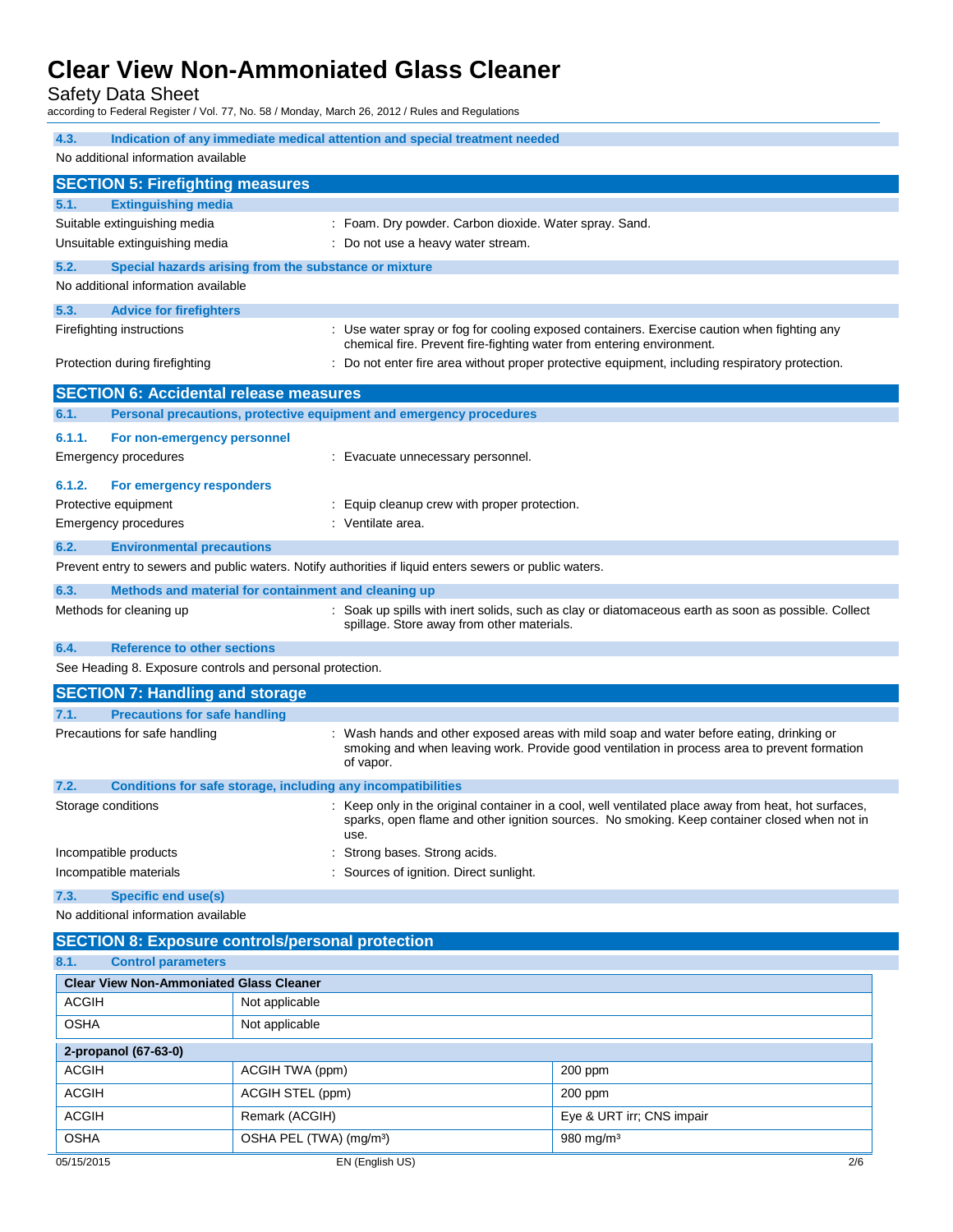Safety Data Sheet

according to Federal Register / Vol. 77, No. 58 / Monday, March 26, 2012 / Rules and Regulations

| 2-propanol (67-63-0)                               |                                                                                               |
|----------------------------------------------------|-----------------------------------------------------------------------------------------------|
| <b>OSHA</b>                                        | OSHA PEL (TWA) (ppm)<br>400 ppm                                                               |
|                                                    |                                                                                               |
| 8.2.<br><b>Exposure controls</b>                   |                                                                                               |
| Personal protective equipment                      | : Avoid all unnecessary exposure.                                                             |
|                                                    |                                                                                               |
| Hand protection                                    | : Wear protective gloves/eye protection/face protection protective gloves.                    |
| Eye protection                                     | Chemical goggles or safety glasses.                                                           |
| Respiratory protection                             | Wear appropriate mask.                                                                        |
| Other information                                  | Do not eat, drink or smoke during use.                                                        |
| <b>SECTION 9: Physical and chemical properties</b> |                                                                                               |
| 9.1.                                               | Information on basic physical and chemical properties                                         |
| Physical state                                     | : Liquid                                                                                      |
| Color                                              | : white                                                                                       |
| Odor                                               | : Solvent                                                                                     |
| Odor threshold                                     | No data available                                                                             |
| рH                                                 | $6.5 - 7$                                                                                     |
| Melting point                                      | No data available                                                                             |
| Freezing point                                     | No data available                                                                             |
| Boiling point                                      | : 212 - 220 °F                                                                                |
| Flash point                                        | : $\geq 200$ °F                                                                               |
| Relative evaporation rate (butyl acetate=1)        | : No data available                                                                           |
| Flammability (solid, gas)                          | No data available                                                                             |
| <b>Explosion limits</b>                            | No data available                                                                             |
| Explosive properties                               | No data available                                                                             |
| Oxidizing properties                               | No data available                                                                             |
| Vapor pressure                                     | No data available                                                                             |
| Relative density                                   | 0.99                                                                                          |
| Relative vapor density at 20 °C                    | Same as water                                                                                 |
| Solubility                                         | Soluble in water.<br>Water: Solubility in water of component(s) of the mixture :<br>$\cdot$ : |
| Log Pow                                            | No data available                                                                             |
| Log Kow                                            | No data available                                                                             |
| Auto-ignition temperature                          | No data available                                                                             |
| Decomposition temperature                          | No data available                                                                             |
| Viscosity                                          | : No data available                                                                           |
| Viscosity, kinematic                               | No data available                                                                             |
| Viscosity, dynamic                                 | No data available                                                                             |
| <b>Other information</b><br>9.2.                   |                                                                                               |
| No additional information available                |                                                                                               |

|                  | <b>SECTION 10: Stability and reactivity</b>          |
|------------------|------------------------------------------------------|
| 10.1.            | <b>Reactivity</b>                                    |
|                  | No additional information available                  |
| 10.2.            | <b>Chemical stability</b>                            |
|                  | Stable under normal conditions. Not established.     |
| 10.3.            | <b>Possibility of hazardous reactions</b>            |
| Not established. |                                                      |
| 10.4.            | <b>Conditions to avoid</b>                           |
|                  | Direct sunlight. Extremely high or low temperatures. |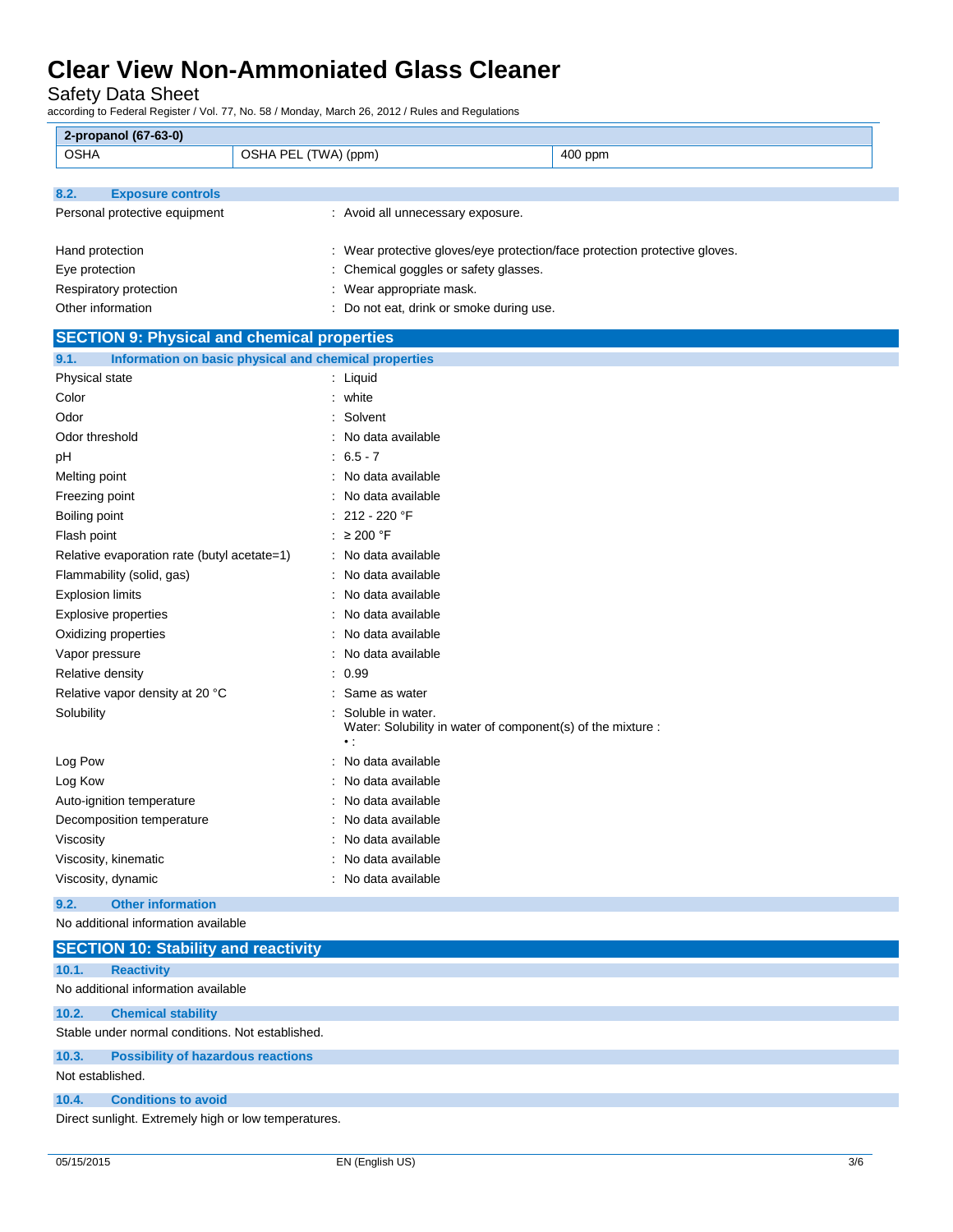Safety Data Sheet

according to Federal Register / Vol. 77, No. 58 / Monday, March 26, 2012 / Rules and Regulations

| 10.5.                                        | Incompatible materials                  |  |
|----------------------------------------------|-----------------------------------------|--|
|                                              |                                         |  |
|                                              | Strong acids. Strong bases.             |  |
| 10.6.                                        | <b>Hazardous decomposition products</b> |  |
|                                              | Fume, Carbon monoxide, Carbon dioxide.  |  |
| <b>SECTION 11: Toxicological information</b> |                                         |  |
| 11.1.                                        | Information on toxicological effects    |  |

| Acute toxicity                                         | Not classified                                                                                     |
|--------------------------------------------------------|----------------------------------------------------------------------------------------------------|
| 2-propanol (67-63-0)                                   |                                                                                                    |
| LD50 oral rat                                          | 5045 mg/kg (Rat; OECD 401: Acute Oral Toxicity; Experimental value; 5840 mg/kg<br>bodyweight; Rat) |
| LD50 dermal rabbit                                     | 12870 mg/kg (Rabbit; Experimental value; Equivalent or similar to OECD 402; 16.4; Rabbit)          |
| LC50 inhalation rat (mg/l)                             | 73 mg/l/4h (Rat)                                                                                   |
| ATE US (oral)                                          | 5045.000 mg/kg body weight                                                                         |
| ATE US (dermal)                                        | 12870.000 mg/kg body weight                                                                        |
| ATE US (vapors)                                        | 73.000 mg/l/4h                                                                                     |
| ATE US (dust, mist)                                    | 73.000 mg/l/4h                                                                                     |
| Skin corrosion/irritation                              | Not classified                                                                                     |
|                                                        | pH: 6.5 - 7                                                                                        |
| Serious eye damage/irritation                          | Not classified                                                                                     |
|                                                        | pH: 6.5 - 7                                                                                        |
| Respiratory or skin sensitization                      | Not classified                                                                                     |
| Germ cell mutagenicity                                 | Not classified                                                                                     |
| Carcinogenicity                                        | Not classified                                                                                     |
| 2-propanol (67-63-0)                                   |                                                                                                    |
| IARC group                                             | 3 - Not classifiable                                                                               |
| Reproductive toxicity                                  | : Not classified                                                                                   |
| Specific target organ toxicity (single exposure)       | Not classified                                                                                     |
| Specific target organ toxicity (repeated<br>exposure)  | : Not classified                                                                                   |
| Aspiration hazard                                      | Not classified                                                                                     |
| Potential Adverse human health effects and<br>symptoms | Based on available data, the classification criteria are not met.                                  |

| <b>SECTION 12: Ecological information</b> |
|-------------------------------------------|
|-------------------------------------------|

**12.1. Toxicity**

| 2-propanol (67-63-0)                           |                                                                                                                                                                           |  |
|------------------------------------------------|---------------------------------------------------------------------------------------------------------------------------------------------------------------------------|--|
| LC50 fish 1                                    | 4200 mg/l (96 h; Rasbora heteromorpha; Flow-through system)                                                                                                               |  |
| EC50 Daphnia 1                                 | 10000 mg/l (48 h; Daphnia magna)                                                                                                                                          |  |
| LC50 fish 2                                    | 9640 mg/l (96 h; Pimephales promelas; Lethal)                                                                                                                             |  |
| EC50 Daphnia 2                                 | 13299 mg/l (48 h; Daphnia magna)                                                                                                                                          |  |
| Threshold limit algae 1                        | > 1000 mg/l (72 h; Scenedesmus subspicatus; Growth rate)                                                                                                                  |  |
| Threshold limit algae 2                        | 1800 mg/l (72 h; Algae; Cell numbers)                                                                                                                                     |  |
| <b>Persistence and degradability</b><br>12.2.  |                                                                                                                                                                           |  |
| <b>Clear View Non-Ammoniated Glass Cleaner</b> |                                                                                                                                                                           |  |
| Persistence and degradability                  | Not established.                                                                                                                                                          |  |
| 2-propanol (67-63-0)                           |                                                                                                                                                                           |  |
| Persistence and degradability                  | Readily biodegradable in water. Biodegradable in the soil. Biodegradable in the soil under<br>anaerobic conditions. No (test)data on mobility of the substance available. |  |
| Biochemical oxygen demand (BOD)                | 1.19 g O <sub>2</sub> /g substance                                                                                                                                        |  |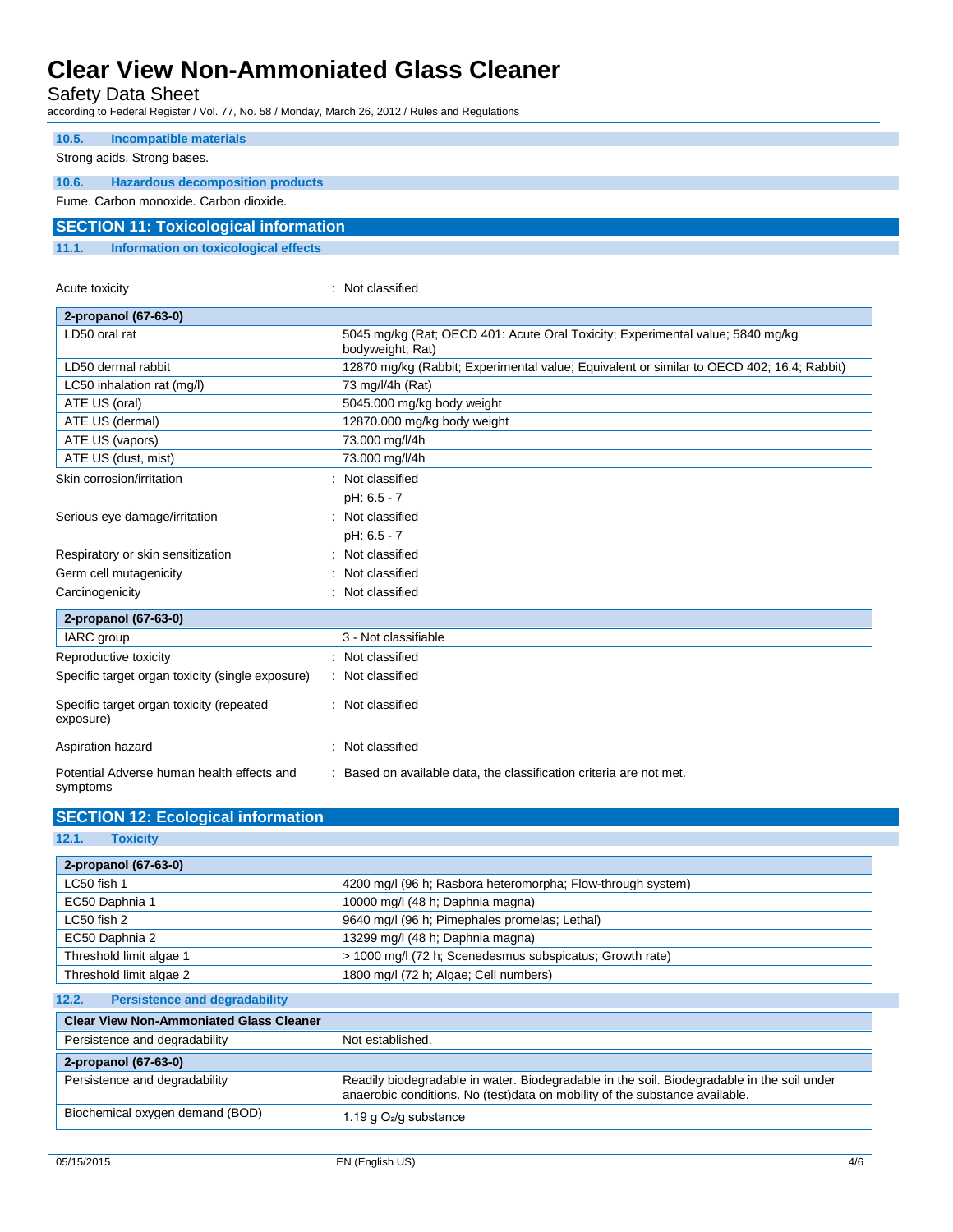### Safety Data Sheet

according to Federal Register / Vol. 77, No. 58 / Monday, March 26, 2012 / Rules and Regulations

| 2-propanol (67-63-0)                                                                                                  |                                                                           |
|-----------------------------------------------------------------------------------------------------------------------|---------------------------------------------------------------------------|
| Chemical oxygen demand (COD)                                                                                          | 2.23 g O <sub>2</sub> /g substance                                        |
| ThOD                                                                                                                  | 2.40 g O <sub>2</sub> /g substance                                        |
| BOD (% of ThOD)                                                                                                       | 0.49 % ThOD                                                               |
| 12.3.<br><b>Bioaccumulative potential</b>                                                                             |                                                                           |
| <b>Clear View Non-Ammoniated Glass Cleaner</b>                                                                        |                                                                           |
| Bioaccumulative potential                                                                                             | Not established.                                                          |
| 2-propanol (67-63-0)                                                                                                  |                                                                           |
| Log Pow                                                                                                               | 0.05 (Experimental value)                                                 |
| Bioaccumulative potential                                                                                             | Low potential for bioaccumulation (Log Kow $<$ 4).                        |
| 12.4.<br><b>Mobility in soil</b>                                                                                      |                                                                           |
| 2-propanol (67-63-0)                                                                                                  |                                                                           |
| Surface tension                                                                                                       | 0.021 N/m (25 °C)                                                         |
| 12.5.<br><b>Other adverse effects</b>                                                                                 |                                                                           |
| Effect on the global warming                                                                                          | : No known ecological damage caused by this product.                      |
| Other information                                                                                                     | : Avoid release to the environment.                                       |
| <b>SECTION 13: Disposal considerations</b>                                                                            |                                                                           |
| 13.1.<br><b>Waste treatment methods</b>                                                                               |                                                                           |
| Waste disposal recommendations                                                                                        | : Dispose in a safe manner in accordance with local/national regulations. |
| Ecology - waste materials                                                                                             | : Avoid release to the environment.                                       |
| <b>SECTION 14: Transport information</b>                                                                              |                                                                           |
| <b>Department of Transportation (DOT)</b>                                                                             |                                                                           |
| In accordance with DOT                                                                                                |                                                                           |
| Not regulated for transport                                                                                           |                                                                           |
| <b>Additional information</b>                                                                                         |                                                                           |
| Other information                                                                                                     | : No supplementary information available.                                 |
| <b>ADR</b>                                                                                                            |                                                                           |
| No additional information available                                                                                   |                                                                           |
| <b>Transport by sea</b>                                                                                               |                                                                           |
| No additional information available                                                                                   |                                                                           |
| <b>Air transport</b>                                                                                                  |                                                                           |
| No additional information available                                                                                   |                                                                           |
| <b>SECTION 15: Regulatory information</b>                                                                             |                                                                           |
| 15.1. US Federal regulations                                                                                          |                                                                           |
| 2-propanol (67-63-0)                                                                                                  |                                                                           |
| Listed on the United States TSCA (Toxic Substances Control Act) inventory<br>Listed on United States SARA Section 313 |                                                                           |
| 15.2. International regulations                                                                                       |                                                                           |
|                                                                                                                       |                                                                           |
| <b>CANADA</b><br>No additional information available                                                                  |                                                                           |
| <b>EU-Regulations</b><br>No additional information available                                                          |                                                                           |